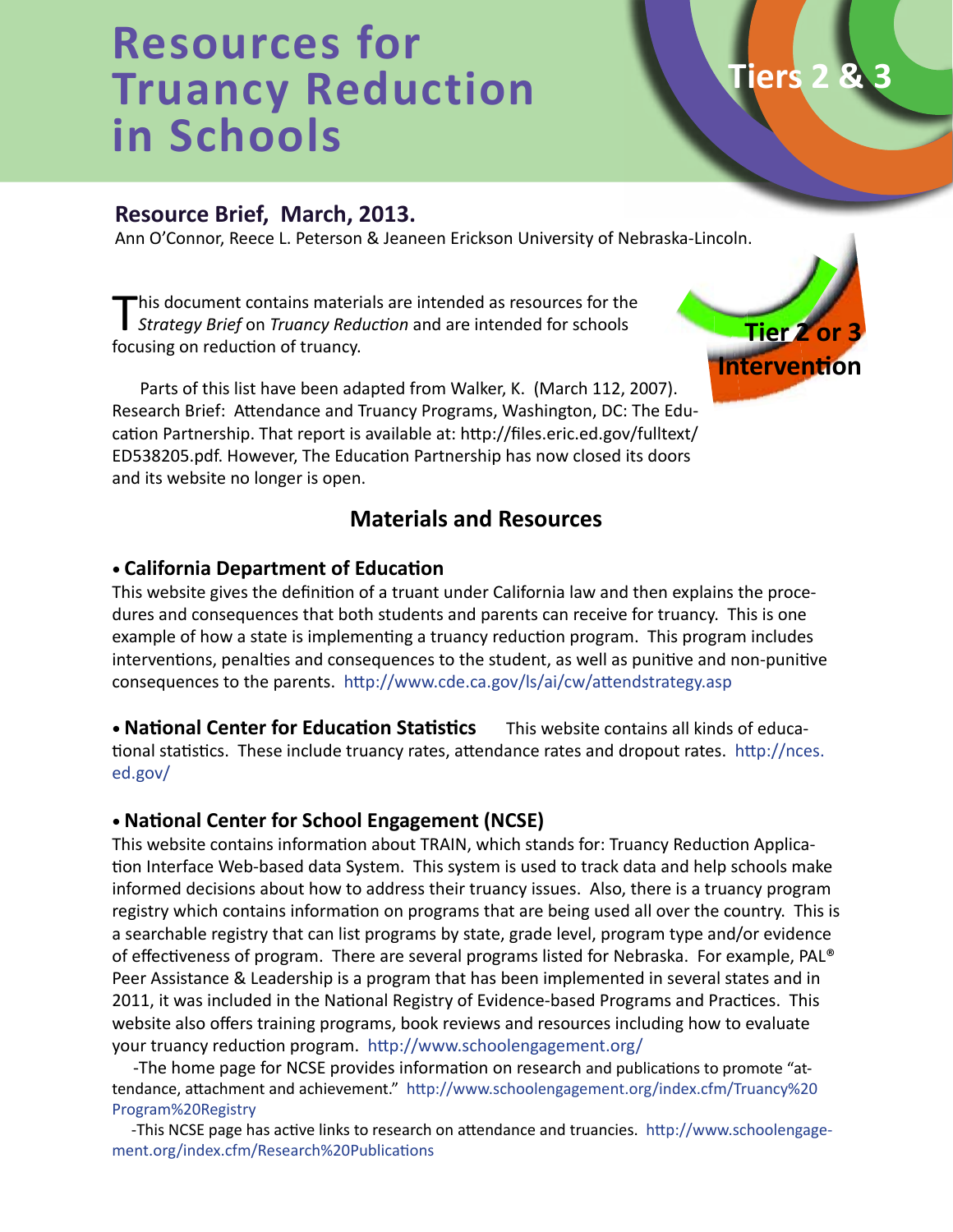

#### **• National Dropout Prevention Center (NDPC)**

The website has journals, a newsletter, resources, conferences, radio webcasts, webinars and effective practices for preventing students from dropping out of school. There is also a link to a series of briefs on school climate to assist in preventing school dropout. There are also model programs, a resource library, and there are major research reports as well. http://www.dropoutprevention.org.

**• 10 things a school can do to improve attendance.** This piece briefly cites specific ideas for improving attendance in schools. http://www.schoolengagement.org/TruancypreventionRegistry/ Admin/Resources/Resources/6.pdf

#### **• Attendance violations: School's and law enforcement's responsibilities.** Interven-

tions and enforcement strategies that encourage school attendance are outlined in this article. http:// www.iatdp.org/Articles/Journal%20Article%20Attendance%20Violations.htm. http://www.educationpartnerships.org/

#### **• Attendance Works**

The authors of this website advocate for better policy and practice around school attendance. Tracking and monitoring chronic absences for individual students from kindergarten through high school is needed so that early interventions and partnerships with families and communities can be used to intervene and target students' needs. This website contains a variety of materials including handouts, videos, webinars, strategies to improve attendance and other materials which promote attendance. http:// www.attendanceworks.org/

#### **• Best practices in developing truancy reduction programs**

A one page list that briefly describes ideas for reducing truancy in schools. http://www.schoolengagement.org/TruancypreventionRegistry/Admin/Resources/Resources/8.pdf

### **• Blueprints for violence prevention programs that reduce truancy and/or improve school attendance**

Descriptions of school-based, community-based, and school-community based attendance and truancy programs are provided in this extensive document. http://www.schoolengagement.org/TruancypreventionRegistry/Admin/Resources/Resources/115.pdf

#### **• Board initiates program to help cut dropout rate**

A brief description of a program to deal with students when they begin to show signs of potential attendance problems is given in this article. http://www.iatdp.org/Articles/Mary%20Anne%20DO%20 Article%2011-13-03.htm

#### **• How to evaluate your truancy reduction program**

Different strategies on ways in which to establish and utilize data on school truancy provided are provided in this piece. http://www.schoolengagement.org/TruancypreventionRegistry/Admin/Resources/ Resources/68.pdf

#### **• International Association for truancy and dropout prevention**

This is the home site with live links to conference information and appropriate articles. http://www. iatdp.org/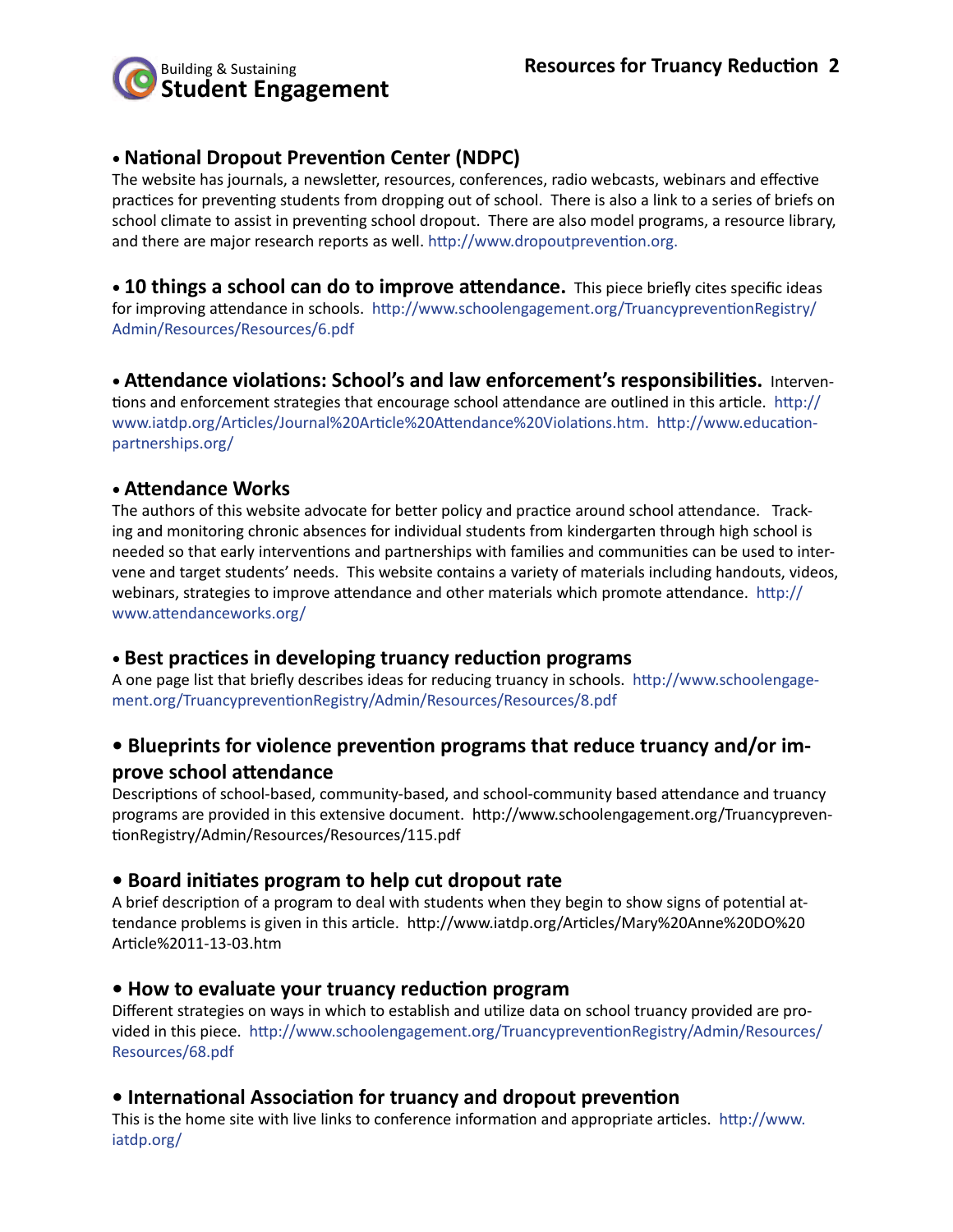

#### **• Joint efforts to improve school attendance**

This brief article describes ideas for the legal system and community to work with the schools to help improve attendance. http://www.schoolengagement.org/TruancypreventionRegistry/Admin/Resources/ Resources/13.pdf

#### **• On the truancy front line**

A description of the pupil personnel workers program and how they work to get students who are truant back in school is given in this article. http://www.iatdp.org/Articles/Truancy\_Balt\_Sun.html

#### **• Sample policy and administrative regulation California**

This piece provides the policy regarding school attendance in California. http://www.cde.ca.gov/ls/ai/sb/ samplepolicy.asp

#### **• School attendance demonstration project**

An evaluation of a program to motivate public assistance teens to attend and complete school in an urban school district. This is an abstract on an article about a study done with students who were considered to be "at risk." http://rsw.sagepub.com/cgi/content/abstract/12/2/222

#### **• School attendance improvement handbook, California Dept. of Education**

This is the 2000 handbook from CA that provides guidance regarding attendance in the state. http:// www.cde.ca.gov/ls/ai/cw/documents/schoolattendance.pdf

#### **• School attendance tracking: Challenges and effective practices**

A list of suggestions that could assist in more accurately tracking attendance rates is provided. http://www.schoolengagement.org/TruancypreventionRegistry/Admin/Resources/Resources/55.pdf

#### **• States pull out stops to curb truancy**

This article describes numerous efforts of many states to improve school attendance through the implementation of different programs. http://www.stateline.org/live/details/story?contentId=175857

#### **• Strategies to help solve our school dropout problem**

15 strategies to assist in helping curb student dropouts are briefly described in this article. http://www. iatdp.org/Articles/Journal%20Article%20Dropout%20Prevention.htm

#### **• Statistics from Florida**

Statistics from 2004-2005 on the impact of attendance and students being able to maintain their driving privileges are provided in this section of the Florida code. http://www.fldoe.org/faq/default. asp?Dept=107&ID=511#Q511

#### **• Student truancy**

A summary of the characteristics of student truancy is provided in this piece. http://www.kidsource. com/education/student.truancy.html

#### **• Student truancy**

Although this article is dated 1999, it provides numerous suggestions for dealing with issues of truancy. https://scholarsbank.uoregon.edu/xmlui/bitstream/handle/1794/3348/digest125.pdf?sequence=1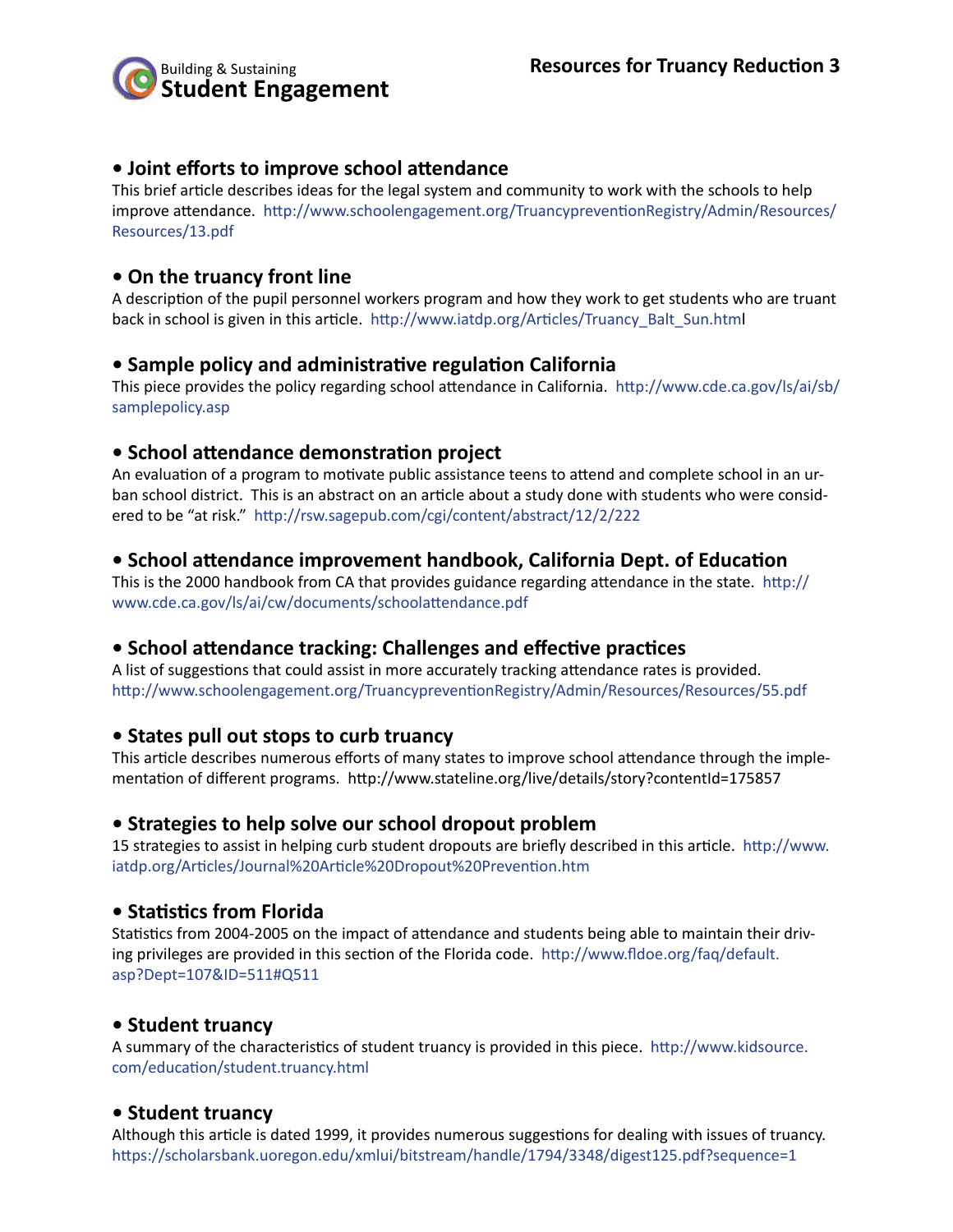

#### **• Truancy in Hawaii and beyond**

Five key elements and recommendations to combat truancy are described in this article. http://www. hawaii.edu/truancy/bestpractices.htm

#### **• Truancy Programs**

This is a registry of programs that is searchable by several different criteria so schools can find truancy reduction programs that are being used in their area and find different types of programs. http://www. schoolengagement.org/truancypreventionregistry/index.cfm?fuseaction=programlist

#### **• Youth out of school: Linking absence to delinquency**

This exhaustive report from Colorado describes many issues dealing with the causes of delinquency and provides suggestions for combating them. http://www.schoolengagement.org/TruancypreventionRegistry/Admin/Resources/Resources/YouthOutofSchoolLinkingAbsencetoDelinquency.pdf

#### **• Youth who drop out**

Reasons why students drop out of school along with active links to many sites on this topic are provided in this article. http://www.focusas.com/Dropouts.html





# **Reports or Documents**

#### **Maxyck, D. (2013, December). Beneath the surface: Addressing health-related chronic absenteeism. Principal Leadership.**

This article discusses ways that school teams can address health related chronic absenteeism, and particularly how school nurses and school social workers can influence positive results with these students.

**McKinney, S. (2012, December 12). Truancy: A Research Brief. New York: Status Offense Reform Center, Vera Institute of Justice.** Downloaded from: http://www.statusoffensereform.org/wp-content/ uploads/2013/12/Truancy\_Final2.pdf

This is a brief report about the research on truancy.

#### **Munoz, M. A. (2001). Whatever it takes: The impact of a truancy program on attendance. (Research Report No. 143). Retrieved from the Educational Resources Information Center.**

This is a study in an elementary school about the implementation of a truancy court diversion project that did improve the attendance of the students studied. The program is judicially driven and uses both school and home-based activities including parenting classes, behavior contracts, Saturday school, tutoring, drug screening, psychological assessments, referrals to programs and services that the families need, anger management, violence-abatement classes and programs on domestic violence and substance abuse to help students and their families to improve attendance rates.